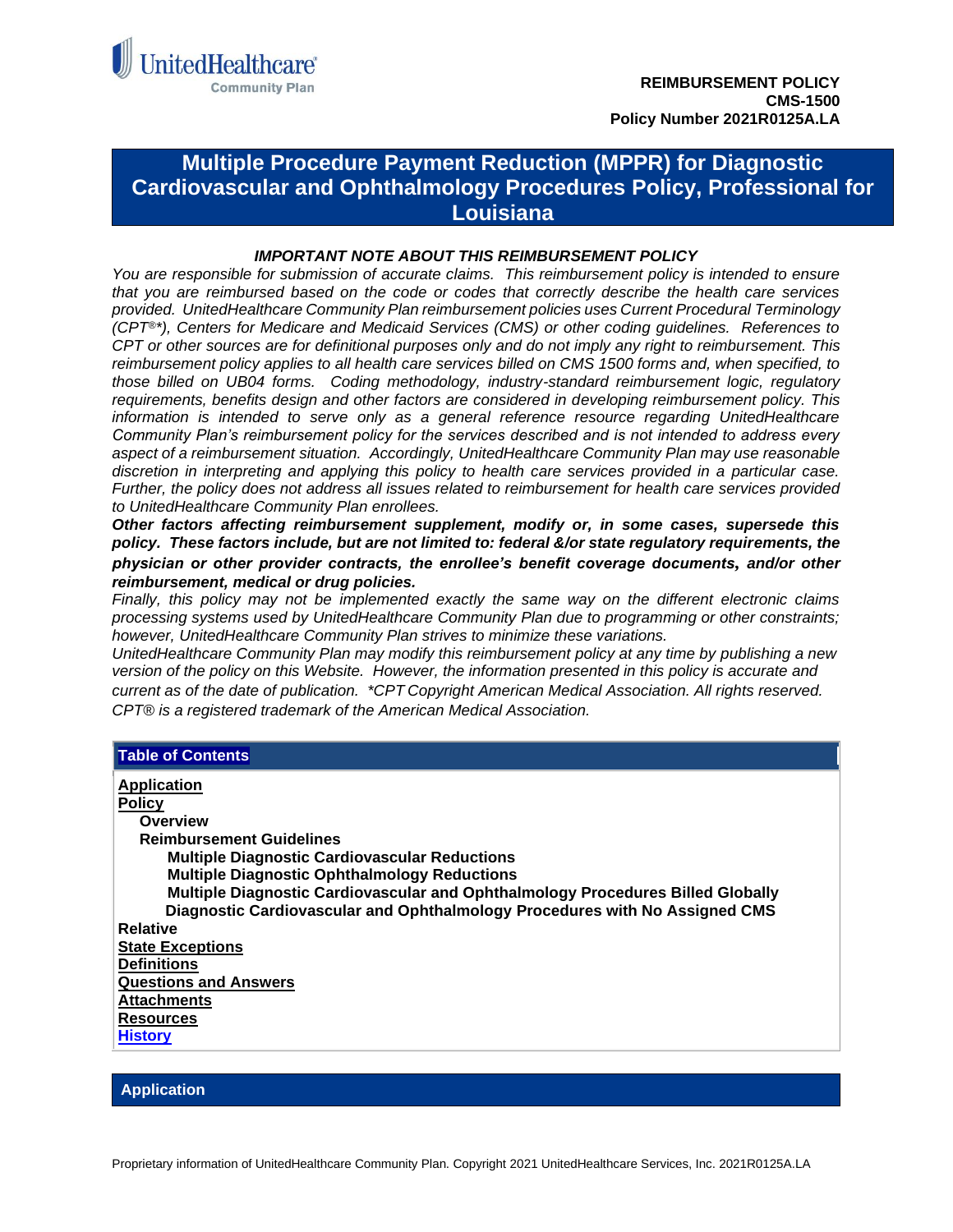

### **Policy Number 2021R0125A.LA**

## <span id="page-1-0"></span>**This reimbursement policy applies to UnitedHealthcare Community Plan Medicaid Product.**

This reimbursement policy applies to services reported using the 1500 Health Insurance Claim Form (a/k/a CMS-1500) or its electronic equivalent or its successor form. This policy applies to all products and all network and non-network physicians and other qualified health care professionals, including, but not limited to, non-network authorized and percent of charge contract physicians and other qualified health care professionals.

### <span id="page-1-1"></span>**Policy**

#### <span id="page-1-2"></span>**Overview**

The UnitedHealthcare Community Plan policy is based on the Centers for Medicare and Medicaid Services (CMS) Multiple Procedure Payment Reduction (MPPR) Policy. UnitedHealthcare Community Plan has adopted CMS guidelines that when multiple Diagnostic Cardiovascular Procedures or Diagnostic Ophthalmology Procedures are performed on the same day, most of the clinical labor activities are not performed or furnished twice. Specifically, UnitedHealthcare Community Plan considers that the following clinical labor activities, among others, are not duplicated for subsequent procedures:

Greeting the patient. Positioning and escorting the patient. Providing education and obtaining consent. Retrieving prior exams. Setting up the IV. Preparing and cleaning the room.

Payment at 100% for secondary and subsequent procedures would represent reimbursement for duplicative components of the primary procedure.

CMS assigns Multiple Procedure Indicators (MPI) on the National Physician Fee Schedule (NPFS) to procedures that are subject to the MPPR Policy. The codes with the following CMS multiple procedure indicators are addressed within this reimbursement policy:

- Multiple Procedure Indicator 6 Diagnostic Cardiovascular Procedures
- Multiple Procedure Indicator 7 Diagnostic Ophthalmology Procedures

[CMS Physician Fee Schedule Relative Value Files](https://www.cms.gov/Medicare/Medicare-Fee-for-Service-Payment/PhysicianFeeSched/PFS-Relative-Value-Files.html)

Aligning with CMS, UnitedHealthcare Community Plan independently ranks and applies reductions to the secondary and subsequent Technical Component(s) (TC) of multiple **Diagnostic Ophthalmology Procedures** as described in the Reimbursement Guidelines section below.

Also aligning with CMS, UnitedHealthcare independently ranks and applies reductions to the secondary and subsequent Technical Component(s) (TC) of multiple **Diagnostic Cardiovascular Procedures** as described in the Reimbursement Guidelines section below.

#### **Reimbursement Guidelines Reimbursement Guidelines**

#### **Multiple Diagnostic Cardiovascular Reductions (MDCR)**

UnitedHealthcare Community Plan utilizes the CMS NPFS MPI 6 and Non-Facility Total Relative Value Units (RVUs) to determine which Diagnostic Cardiovascular Procedures are eligible for MDCR to the TC portion of the procedure.

When the TC for two or more Diagnostic Cardiovascular Procedures are performed on the same patient by the Same Group Physician and/or Other Health Care Professional on the same day,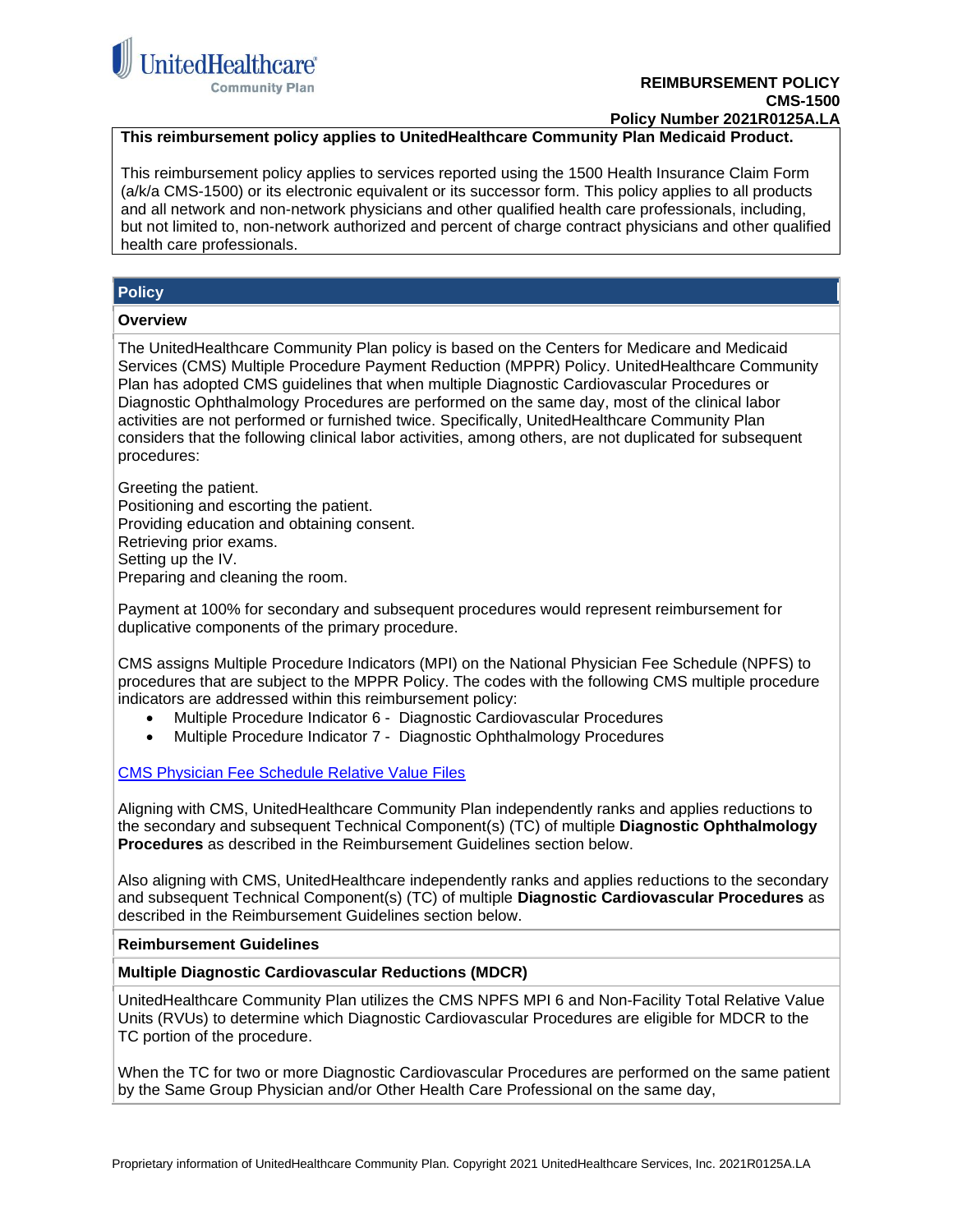

UnitedHealthcare Community Plan will apply a MDCR to reduce the Allowable Amount for the TC of the second and each subsequent procedure by 25%. No reduction is taken on the TC with the highest TC Non-Facility Total RVU according to the NPFS.

The MDCR applies to the Technical Component Only Codes (PC/TC Indicator 3), and to the TC portion of Global Procedure Codes (PC/TC Indicator 1). For Diagnostic Cardiovascular Procedures represented by a Global Test Only Code (PC/TC Indicator 4), the reduction will be 25% of the corresponding Technical Component Only Code(s).

MDCR will apply when:

- Multiple Diagnostic Cardiovascular Procedures with an MPI of 6 are performed on the same patient by the Same Group Physician and/or Other Health Care Professional on the same day.
- A single Diagnostic Cardiovascular Procedure subject to the MDCR is submitted with multiple units. For example, code 78445 is submitted with 2 units. A MDCR would apply to the TC of the second unit. The units allowed are also subject to UnitedHealthcare Community Plan's Maximum Frequency Per Day Policy.

MDCR will not apply when:

- Multiple Diagnostic Cardiovascular Procedures are billed, appended with modifier 26 for the Professional Component (PC) only. MDCRs will not be applied to the PC.
- The procedure does not have an MPI of 6 and is not included on the Diagnostic Cardiovascular Procedures Subject to MPPR lists in the attachment section below.

### **Multiple Diagnostic Ophthalmology Reductions (MDOR)**

UnitedHealthcare Community Plan utilizes the CMS NPFS MPI of 7 and Non-Facility Total RVUs to determine which Diagnostic Ophthalmology Procedures are eligible for MDOR to the TC portion of the procedure.

When the TC for two or more Diagnostic Ophthalmology Procedures are performed on the same patient by the Same Group Physician and/or Other Health Care Professional on the same day, UnitedHealthcare Community Plan will apply a MDOR to reduce the Allowable Amount for the TC of the second and each subsequent procedure by 20%. No reduction is taken on the TC with the highest TC Non-Facility Total RVU according to the NPFS.

The MDOR applies to TC only services and the TC portion of Global Procedure Codes.

MDOR will apply when:

- Multiple Diagnostic Ophthalmology Procedures with an MPI of 7 are performed on the same patient by the Same Group Physician and/or Other Health Care Professional on the same day.
- A single Diagnostic Ophthalmology Procedure subject to MDOR is submitted with multiple units. For example, code 92060 is submitted with 2 units. A MDOR would apply to the TC of the second unit. The units allowed are also subject to UnitedHealthcare Community Plan's Maximum Frequency Per Day Policy.

MDOR will not apply when:

- Multiple Diagnostic Ophthalmology Procedures are billed, appended with modifier 26 for the PC only. MDORs will not be applied to the PC.
- The procedure does not have an MPI of 7 and is not included on the Diagnostic Ophthalmology Procedures Subject to MPPR list in the attachment section below.

### **Multiple Diagnostic Cardiovascular and Ophthalmology Procedures Billed Globally**

When the Same Group Physician and/or Other Health Care Professional bills multiple Diagnostic Cardiovascular Procedure Global Procedure Codes (PC/TC indicator 1) and/or Global Test Only Codes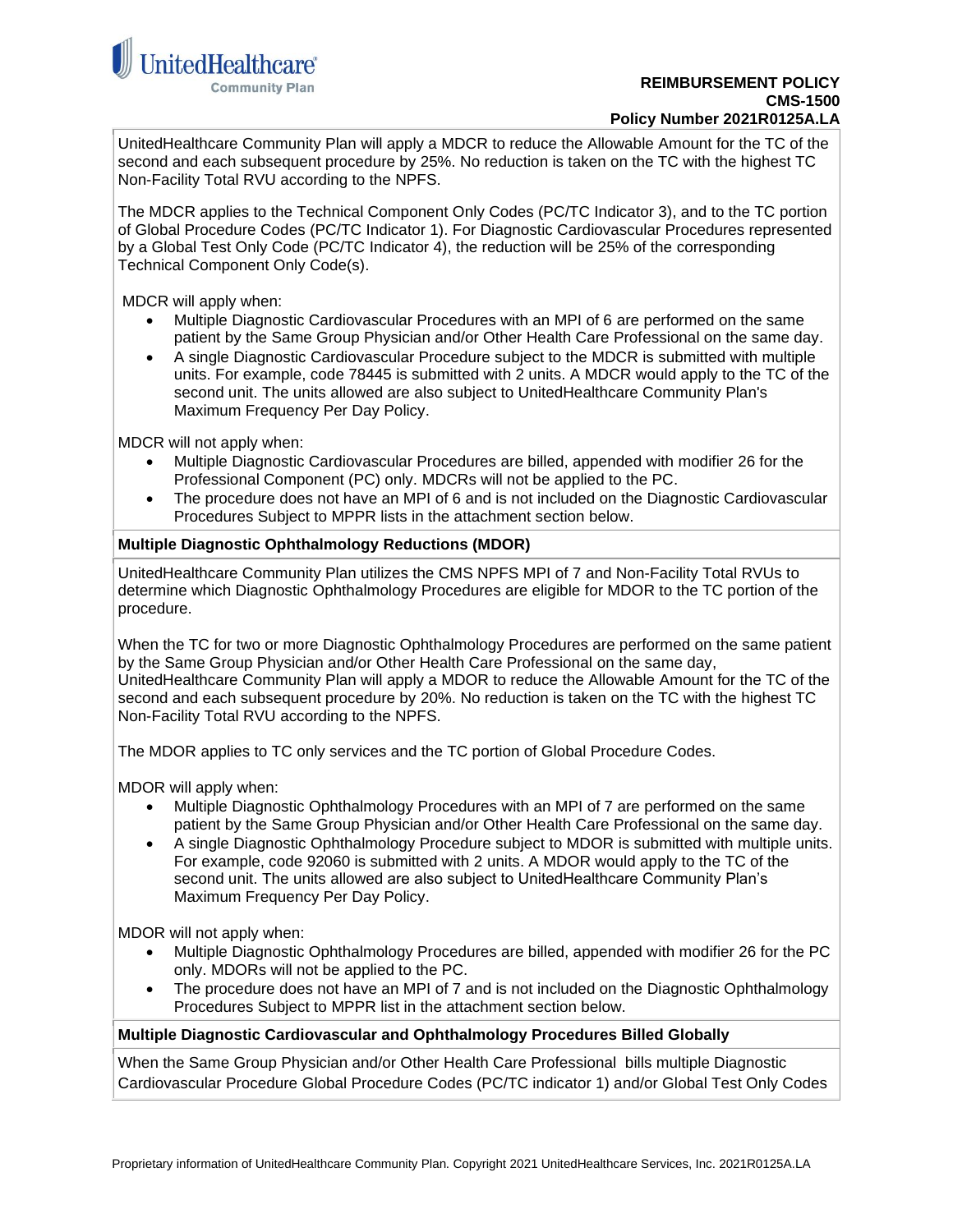

(PC/TC indicator 4); or multiple Diagnostic Ophthalmology Procedure Global Procedure Codes (PC/TC indicator 1) the procedures will be ranked to determine which procedure(s) are considered secondary or subsequent as indicated below:

For Diagnostic Cardiovascular or Diagnostic Ophthalmology Global Procedure Codes (assigned PC/TC indicator 1):

• When a provider bills globally two or more procedures subject to multiple diagnostic cardiovascular or ophthalmology reduction, the charge for the Global Procedure Codes will be divided into the PC and TC (indicated by modifiers 26 and TC) using UnitedHealthcare Community Plan's standard Professional/Technical percentage splits. Refer to UnitedHealthcare Community Plan's Professional/Technical Component Policy for applicable PC/TC splits. Ranking is based on the TC Non-Facility Total RVU and a reduction of 25% will be applied for MDCR and 20% will be applied for MDOR.

For Diagnostic Cardiovascular Procedures Global Test Only Codes (PC/TC indicator 4):

• When a provider bills for two or more Diagnostic Cardiovascular Procedures represented by a Global Test Only code, a reduction of 25% will be applied to the corresponding Technical Component Only Code(s) (PC/TC Indicator 3). No reduction will apply to the corresponding Professional Component Only Code(s). Refer to Q&A #5 for an example of how the MDCR reduction is applied.

### **Diagnostic Imaging Procedures with No Assigned CMS RVU**

Services that CMS indicates may be carrier-priced, or those for which CMS does not develop RVUs are considered Gap Fill Codes and are addressed as follows:

- **Gap Fill Codes:** When data is available for Gap Fill Codes, UnitedHealthcare Community Plan uses the RVUs published in the first quarter update of the Optum *The Essential RBRVS* publication for the current calendar year. A Diagnostic Cardiovascular Procedure or Diagnostic Ophthalmology Procedure assigned a gap value, will be denoted with an asterisk (\*) next to the code in the applicable list below.
- **0.00 RVU Codes:** Some codes cannot be assigned a gap value or remain without an RVU due to the nature of the service (example: unlisted codes). Codes assigned an RVU value of 0.00 will not be included in the Diagnostic Imaging Procedures Subject to Multiple Diagnostic Imaging Reduction Policy Lists below and therefore, will be excluded from ranking.

<span id="page-3-0"></span>

| <b>State Exceptions</b> |                                                                                           |  |
|-------------------------|-------------------------------------------------------------------------------------------|--|
| Louisiana               | Louisiana Medicaid is exempt from Multiple Diagnostic Cardiovascular<br>Reductions (MDCR) |  |

<span id="page-3-1"></span>

| l Definitions                                         |                                                                                                                                                                                                                                                                                                                                                  |  |
|-------------------------------------------------------|--------------------------------------------------------------------------------------------------------------------------------------------------------------------------------------------------------------------------------------------------------------------------------------------------------------------------------------------------|--|
| <b>Allowable Amount</b>                               | Defined as the dollar amount eligible for reimbursement to the<br>physician or health care professional on the claim. Contracted rate,<br>reasonable charge, or billed charges are examples of Allowable<br>Amounts. For percent of charge or discount contracts, the Allowable<br>Amount is determined as the billed amount, less the discount. |  |
| <b>Diagnostic Cardiovascular</b><br><b>Procedures</b> | Those procedures listed in the Diagnostic Cardiovascular Procedures<br>Subject to MPPR Policy List(s) set forth in this policy.                                                                                                                                                                                                                  |  |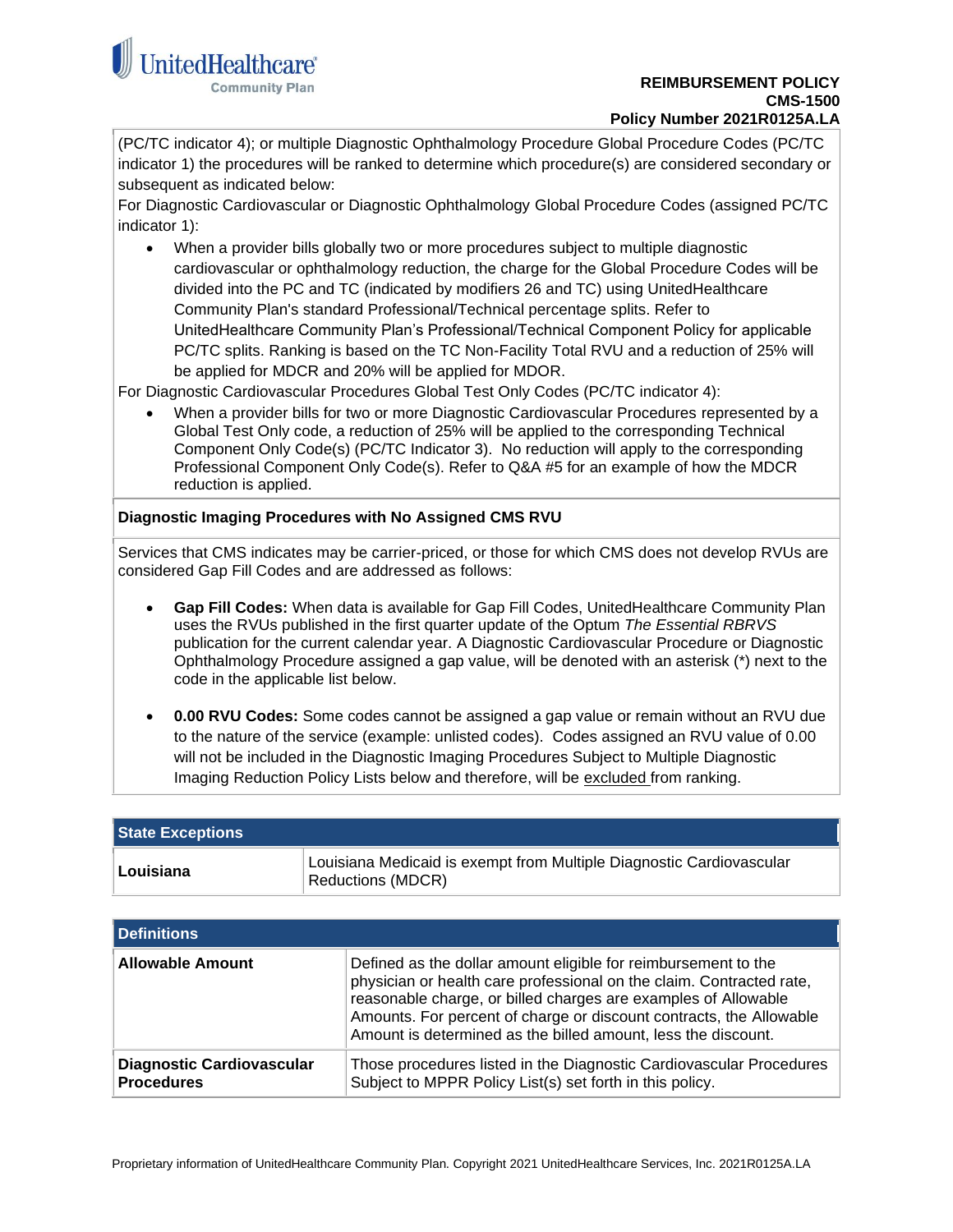

#### **REIMBURSEMENT POLICY CMS-1500 Policy Number 2021R0125A.LA**

| <b>Diagnostic Ophthalmology</b><br><b>Procedures</b>                                     | Those procedures listed in the Diagnostic Ophthalmology Procedures<br>Subject to MPPR Policy list set forth in this policy.                                                                                                                                                                                                                                                                                                                                                                                                                                                                                                                                                                                                                                                                                                                     |
|------------------------------------------------------------------------------------------|-------------------------------------------------------------------------------------------------------------------------------------------------------------------------------------------------------------------------------------------------------------------------------------------------------------------------------------------------------------------------------------------------------------------------------------------------------------------------------------------------------------------------------------------------------------------------------------------------------------------------------------------------------------------------------------------------------------------------------------------------------------------------------------------------------------------------------------------------|
| <b>Gap Fill Codes</b>                                                                    | Codes for which CMS does not develop RVUs. Relative values are<br>therefore assigned based on the first quarter update of Optum The<br>Essential RBRVS publication for the current calendar year.                                                                                                                                                                                                                                                                                                                                                                                                                                                                                                                                                                                                                                               |
| <b>Global Service</b>                                                                    | A Global Service includes both a Professional Component and a<br>Technical Component. When a physician or other qualified health<br>care professional bills a Global Service, he or she is submitting for<br>both the Professional Component and the Technical Component of<br>that code. Submission of a Global Service asserts that the Same<br>Individual Physician or Other Health Care Professional provided the<br>supervision, interpretation and report of the professional services as<br>well as the technician, equipment, and the facility needed to perform<br>the procedure. In appropriate circumstances, the Global Service is<br>identified by reporting the appropriate professional/technical split<br>eligible procedure code with no modifier attached or by reporting a<br>standalone code for global test only services. |
| <b>Global Test Only Code</b>                                                             | A Global Test Only Code is designated by a PC/TC indicator of 4 on<br>the CMS NPFS. This indicator identifies stand-alone codes that<br>describe selected diagnostic tests for which there are separate but<br>associated codes that describe the Professional Component of the<br>test only code, and the Technical Component of the test only code.<br>Modifiers 26 and TC cannot be used with these codes. The total<br>RVUs for global procedure only codes include values for physician<br>work, practice expense, and malpractice expense. The total RVUs for<br>Global Test Only Codes equals the sum of the total RVUs for the<br>Professional and Technical Components Only Codes combined.                                                                                                                                            |
| <b>Professional Component (PC)</b>                                                       | The Professional Component represents the physician or other health<br>care professional work portion (physician work/practice<br>overhead/malpractice expense) of the procedure. The Professional<br>Component is the physician or other health care professional<br>supervision and interpretation of a procedure that is personally<br>furnished to an individual patient, results in a written narrative report<br>to be included in the patient's medical record, and directly contributes<br>to the patient's diagnosis and/or treatment. In appropriate<br>circumstances, it is identified by appending modifier 26 to the<br>designated procedure code or by reporting a standalone code that<br>describes the Professional Component only of a selected diagnostic<br>test.                                                            |
| <b>Same Group Physician</b><br>and/or Other Qualified Health<br><b>Care Professional</b> | All physicians and/or other health care professionals of the same<br>group reporting the same Federal Tax Identification number.                                                                                                                                                                                                                                                                                                                                                                                                                                                                                                                                                                                                                                                                                                                |
| <b>Technical Component (TC)</b>                                                          | The Technical Component is the performance<br>(technician/equipment/facility) of the procedure. In appropriate<br>circumstances, it is identified by appending modifier TC to the<br>designated procedure code or by reporting a standalone code that<br>describes the Technical Component only of a selected diagnostic test.                                                                                                                                                                                                                                                                                                                                                                                                                                                                                                                  |
| <b>Technical Component Only</b><br>Code                                                  | A Technical Component Only Code is designated by a PC/TC<br>indicator of 3 on the CMS NPFS. This indicator identifies stand-alone<br>codes that describe the technical component of selected diagnostic                                                                                                                                                                                                                                                                                                                                                                                                                                                                                                                                                                                                                                         |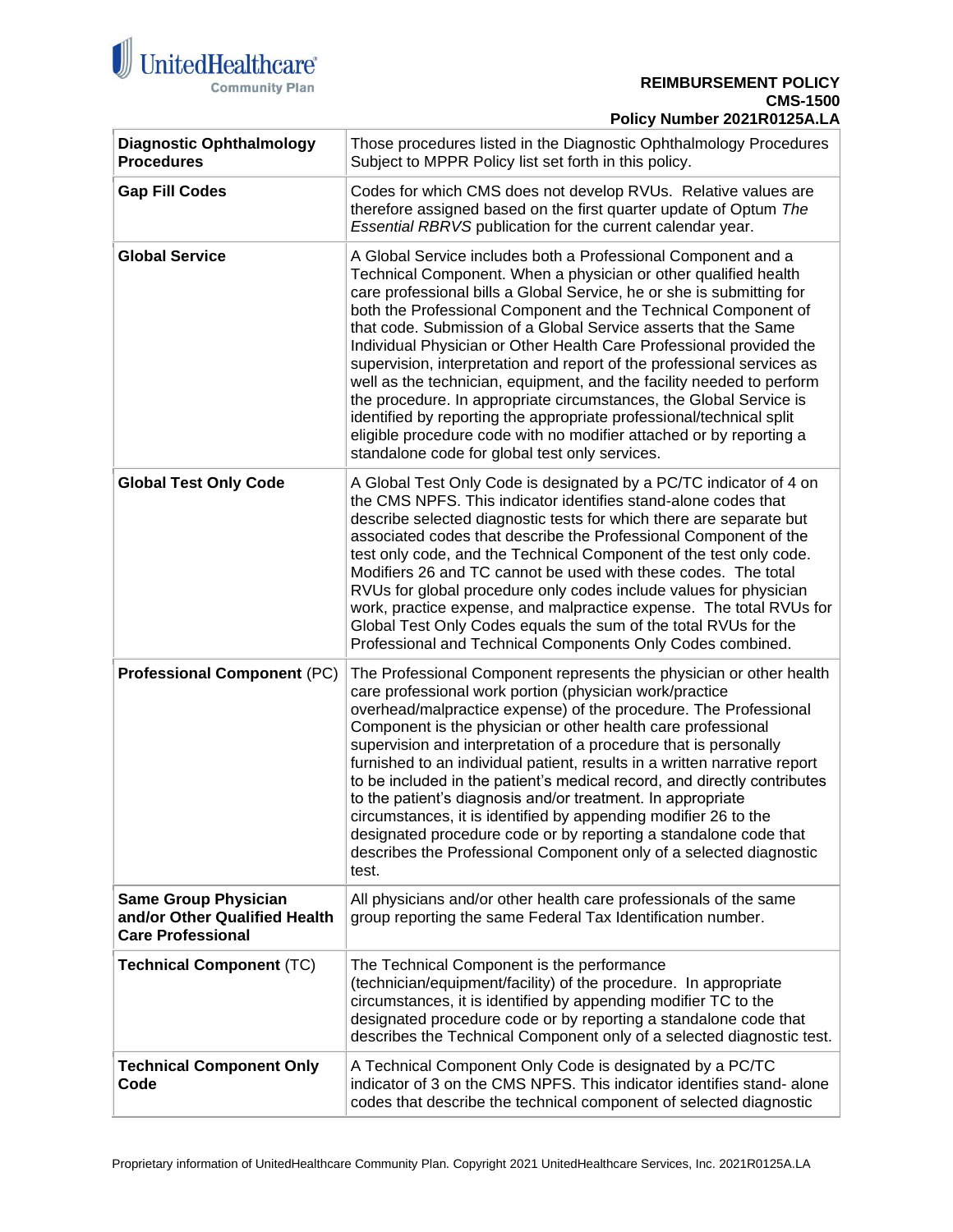

#### **REIMBURSEMENT POLICY CMS-1500 Policy Number 2021R0125A.LA**

tests for which there is a separate but associated code that describes the professional component of the diagnostic test only. It also identifies codes that are covered only as diagnostic tests and therefore do not have a related professional code. Modifiers 26 and TC cannot be used with these codes. The total RVUs for Technical Component Only Codes include values for practice expense and malpractice expense only.

<span id="page-5-0"></span>

| <b>Questions and Answers</b> |                                                                                                                                                                                                                                                                                                                                                                                                                         |  |
|------------------------------|-------------------------------------------------------------------------------------------------------------------------------------------------------------------------------------------------------------------------------------------------------------------------------------------------------------------------------------------------------------------------------------------------------------------------|--|
|                              | Q: Does UnitedHealthcare Community Plan apply a multiple imaging reduction based on the<br>place of service in which services are rendered?                                                                                                                                                                                                                                                                             |  |
| 1                            | A: This policy will apply to all claims reported on a CMS-1500 claim form, regardless of place of<br>service. However, it should be noted that procedures reported for the TC portion are additionally<br>subject to UnitedHealthcare Community Plan's Professional/Technical Component Policy which<br>does not allow reimbursement for the TC portion in a facility setting.                                          |  |
|                              | Q: How will the Same Group Physician and/or Other Health Care Professionals who are<br>contracted at percent of charge rates reimbursed when reporting the global procedure code for<br>multiple diagnostic cardiovascular or ophthalmology procedures which are subject to the<br>reduction?                                                                                                                           |  |
| $\mathbf{2}$                 | A: The charges for the Global Procedure Code(s) will be divided into the PC and TC portions<br>using UnitedHealthcare Community Plan standard Professional/Technical splits. The MDCR or<br>MDOR is applied to the Allowable Amount for the TC portion of the second and each subsequent<br>procedure within the respective category of Diagnostic Cardiovascular Procedures or Diagnostic<br>Ophthalmology Procedures. |  |
| $\overline{\mathbf{3}}$      | Q: Effective January 1, 2013, CMS expanded their MPPR Policy to include the reduction of the<br>TC of multiple diagnostic cardiovascular and ophthalmology procedures. When did<br>UnitedHealthcare Community Plan include the reduction of the TC of multiple Diagnostic<br>Cardiovascular Procedures and Diagnostic Ophthalmology Procedures?                                                                         |  |
|                              | A: UnitedHealthcare Community Plan included the reduction of the TC of multiple Diagnostic<br>Cardiovascular Procedures and Diagnostic Ophthalmology Procedures effective with 11/15/2015<br>dates of service and after.                                                                                                                                                                                                |  |
|                              | Q: Are there any modifiers that will override MDCR or MDOR?                                                                                                                                                                                                                                                                                                                                                             |  |
| 4                            | A: No, in accordance with CMS MPPR Policy both MDCR and MDOR apply when multiple<br>procedures are performed on the same day regardless if they were performed at the same or<br>separate sessions.                                                                                                                                                                                                                     |  |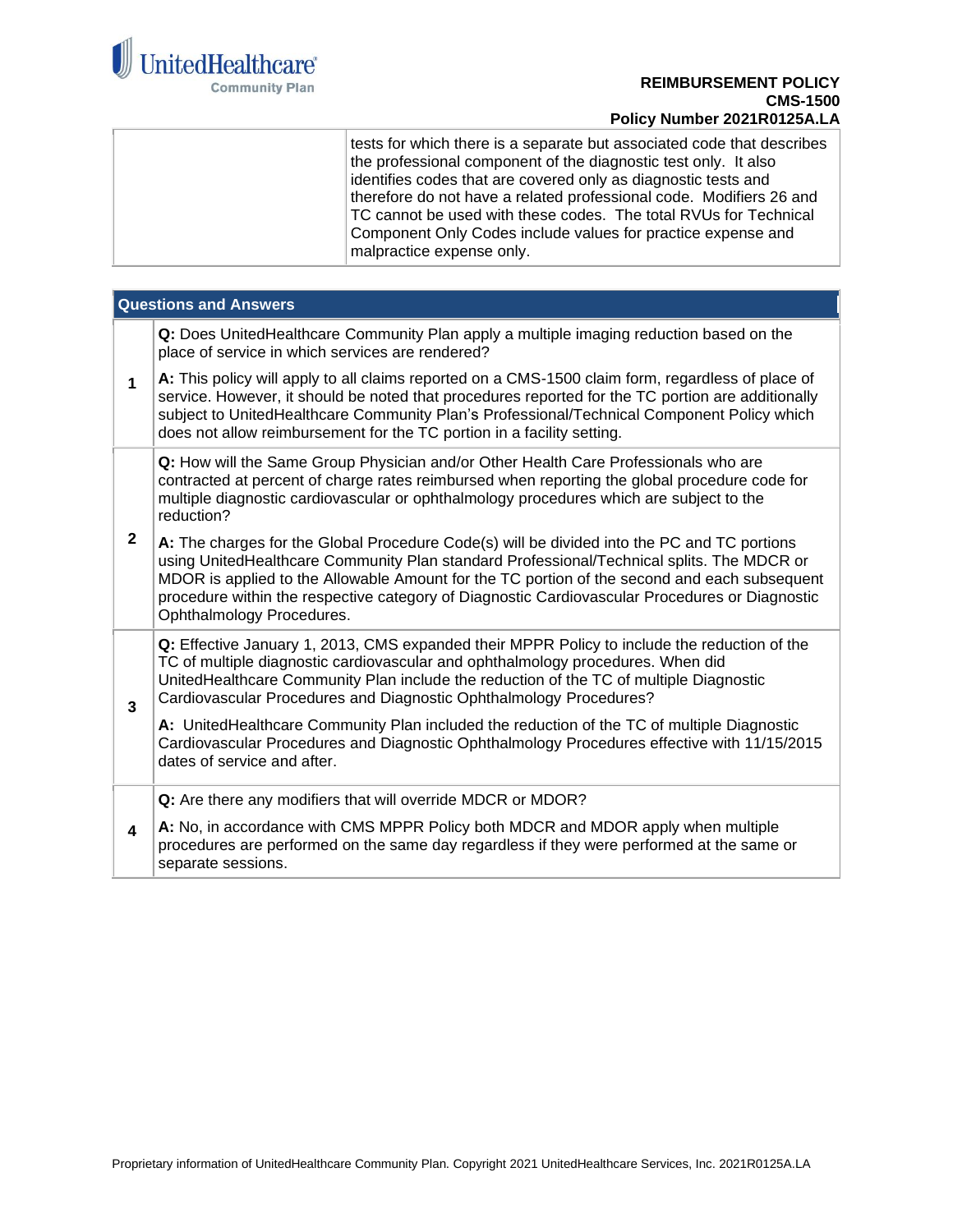

**Q:** If the provider bills Global Procedure Codes 75600 and 75726 and Technical Component Only Codes 93225 and 93702, how is the TC portion obtained in order to rank and apply MDCR to these Diagnostic Cardiovascular Procedures?

**A:** When a provider bills globally for two or more procedures subject to MDCR, the charge for the Global Procedure Code will be divided into the PC and TC (indicated by modifiers 26 and TC) using UnitedHealthcare Community Plan standard Professional/Technical percentage splits included in the Professional/Technical Component Policy. Ranking is based on the TC Non-Facility Total RVU of each code and can be found in the Attachments section of the policy.

#### **5 Example**

Note: The RVUs in this example are intended for illustrative purposes only

| Code  | <b>TC Only Code(s)</b><br><b>RVU</b> | Global Code(s)<br><b>RVU</b> | <b>TC Non-</b><br><b>Facility Total</b><br><b>RVU</b> | Ranking |
|-------|--------------------------------------|------------------------------|-------------------------------------------------------|---------|
| 93702 | 3.50                                 | N/A                          | 3.50                                                  |         |
| 75600 | N/A                                  | 5.67                         | 4.98                                                  |         |
| 75726 | N/A                                  | 4.23                         | 2.65                                                  |         |
| 93225 | .75                                  | N/A                          | .75                                                   |         |

<span id="page-6-0"></span>

| Attachments: Please right-click on the icon to open the file                       |                                                                                                                                                                                                                                                           |  |
|------------------------------------------------------------------------------------|-----------------------------------------------------------------------------------------------------------------------------------------------------------------------------------------------------------------------------------------------------------|--|
| <b>Diagnostic Cardiovascular Procedures</b><br>Subject to MPPR (PC/TC Indicator 1) | This table identifies codes that are subject to MDCR of<br>the Technical Component and their TC Non-Facility Total<br>RVU, as published in the CMS NPFS. Gap Fill Codes will<br>be denoted with an asterisk (*).                                          |  |
| <b>Diagnostic Cardiovascular Procedures</b><br>Subject to MPPR (PC/TC Indicator 4) | This table identifies Global Test Only codes that are<br>subject to MDCR using the corresponding Non-Facility<br>Total RVU of the Technical Component Only code, as<br>published in the CMS NPFS. Gap Fill Codes will be<br>denoted with an asterisk (*). |  |
| <b>Diagnostic Cardiovascular Procedures</b><br>Subject to MPPR (PC/TC Indicator 3) | This table identifies codes that are considered Technical<br>Component Only codes that are subject to MDCR and<br>their Non-Facility Total RVU, as published in the CMS<br>NPFS. Gap Fill Codes will be denoted with an asterisk (*).                     |  |
| <b>Cardiovascular Parent Child Table</b>                                           | This table identifies Global Test Only codes that are<br>subject to MDCR, known as Parent codes, and their<br>corresponding Technical Component Only code(s) and<br>Professional Component Only code(s), known as Child<br>codes.                         |  |
| <b>Diagnostic Ophthalmology Procedures</b><br>Subject to MPPR (PC/TC Indicator 1)  | This table identifies codes that are subject to MDOR of<br>the Technical Component and their TC Non-Facility Total<br>RVU, as published in the CMS NPFS. Gap Fill Codes will<br>be denoted with an asterisk (*).                                          |  |

### <span id="page-6-1"></span>**Resources**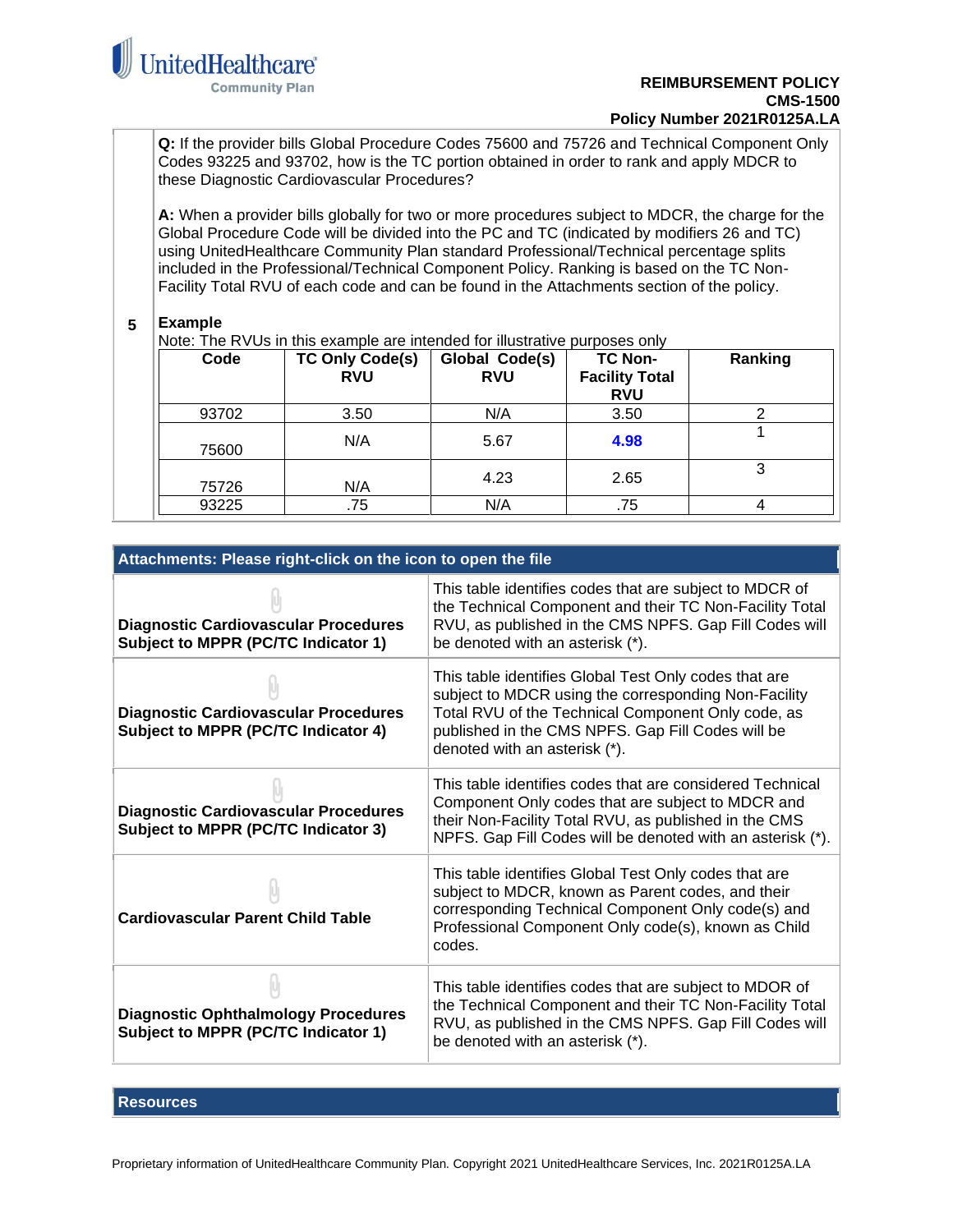

Individual state Medicaid regulations, manuals & fee schedules

American Medical Association*, Current Procedural Terminology (CPT®)* and associated publications and services

Centers for Medicare and Medicaid Services, Physician Fee Schedule (PFS) Relative Value Files

Optum "The Essential RBRVS" 1<sup>st</sup> Quarter Update

<span id="page-7-0"></span>

| <b>History</b> |                                                                                                                                                                                                                                                                                                                                                                                                                                                       |
|----------------|-------------------------------------------------------------------------------------------------------------------------------------------------------------------------------------------------------------------------------------------------------------------------------------------------------------------------------------------------------------------------------------------------------------------------------------------------------|
| 2/15/2021      | Removed reference to other state exceptions                                                                                                                                                                                                                                                                                                                                                                                                           |
| 2/1/2019       | Remove pathways to other policies link<br>Annual Anniversary Date and Version Change<br>Title Section Changed. Removed RPOC reference.<br>Application Section: Removed pathway to policies for other lines of business                                                                                                                                                                                                                                |
| 1/13/2019      | Definitions Section: Removed the Professional Component Only verbiage                                                                                                                                                                                                                                                                                                                                                                                 |
| 1/1/2019       | <b>Policy Version Change</b><br>Adding 'Professional' to the policy title<br>Application section: Removed Community and State and Medicare and Retirement<br>information<br>Policy List Changes: Updated Cardiovascular Procedures (Indicator 1, 3 and 4) and<br>Ophthalmology Procedures (Indicator 1)<br>Definitions: Updated Gap Fill Codes, Same Group Physician, and added Global Service<br>History Section: Entries prior to 1/1/2017 archived |
| 10/30/2018     | State Exceptions Section: Exception added for Kansas                                                                                                                                                                                                                                                                                                                                                                                                  |
| 8/9/2018       | State Exceptions Section: Exception added for Arizona<br>Policy List Changes: Added Global Cardiovascular Procedures (PC/TC Indicator 4) and<br>Diagnostic Cardiovascular Parent Child Table.<br>Policy Verbiage Change: Added information on Global Test Only Codes being subject to<br>reduction as of 6/1/2018 dates of service.                                                                                                                   |
| 3/14/2018      | Policy Approval Date Change (no new version)                                                                                                                                                                                                                                                                                                                                                                                                          |
| 1/1/2018       | 1/1/2018: Annual Version Change<br>Attachment Section: Updated Diagnostic Cardiovascular (PC/TC Indicator 1, 4 and 3) and<br>Diagnostic Ophthalmology (PC/TC Indicator 1)<br>History Section: Entries prior to 1/1/2015 were archived                                                                                                                                                                                                                 |
| 7/1/17         | Application Section: Removed UnitedHealthcare Community Plan Medicare products as<br>applying to this policy. Added location for UnitedHealthcare Community Plan Medicare<br>reimbursement policies<br>State Exceptions Section: Removed Medicare language regarding TC reductions                                                                                                                                                                    |
| 3/8/2017       | Policy Approval Date Change (no new version)                                                                                                                                                                                                                                                                                                                                                                                                          |
| 1/8/2017       | State Exceptions Section: Exception added for Louisiana                                                                                                                                                                                                                                                                                                                                                                                               |
| 1/1/2017       | <b>Annual Version Change</b><br>Attachment Section: Updated Diagnostic Cardiovascular (PC/TC Indicator 1, 4 and 3) and<br>Diagnostic Ophthalmology (PC/TC Indicator 1)                                                                                                                                                                                                                                                                                |
| 08/25/2015     | Policy implemented by UnitedHealthcare Community Plan                                                                                                                                                                                                                                                                                                                                                                                                 |